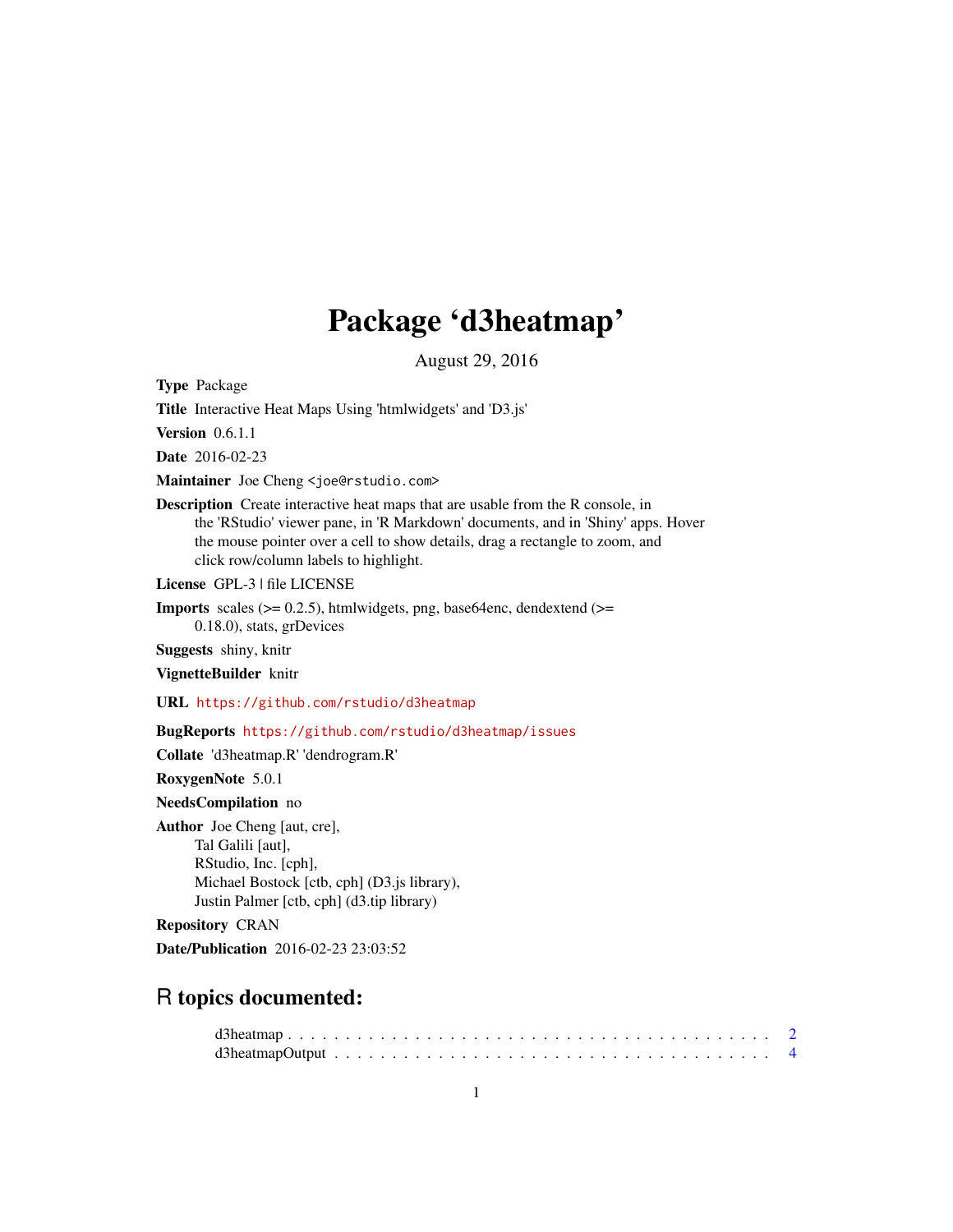#### <span id="page-1-0"></span>**Index** [6](#page-5-0) **6**

<span id="page-1-1"></span>

#### Description

Creates a D3.js-based heatmap widget.

#### Usage

```
d3heatmap(x, Rowv = TRUE, Colv = if (symm) "Rowv" else TRUE,
  distfun = dist, hclustfun = hclust, dendrogram = c("both", "row",
  "column", "none"), reorderfun = function(d, w) reorder(d, w), k_row, k_col,
  symm = FALSE, revC, scale = c("none", "row", "column"), na.rm = TRUE,
  labRow = rownames(x), labCol = colnames(x), cexRow, cexCol, digits = 3L,cellnote, cellnote_scale = FALSE, theme = NULL, colors = "RdYlBu",
 width = NULL, height = NULL, xaxis_height = 80, yaxis_width = 120,
  xaxis_font_size = NULL, yaxis_font_size = NULL, brush_color = "#0000FF",
  show_grid = TRUE, anim_duration = 500, ...)
```
#### Arguments

| $\times$   | A numeric matrix Defaults to TRUE unless x contains any NAs.                                                                                                                                                                                                                                                                                                                                                                      |
|------------|-----------------------------------------------------------------------------------------------------------------------------------------------------------------------------------------------------------------------------------------------------------------------------------------------------------------------------------------------------------------------------------------------------------------------------------|
| Rowy       | determines if and how the row dendrogram should be reordered. By default, it<br>is TRUE, which implies dendrogram is computed and reordered based on row<br>means. If NULL or FALSE, then no dendrogram is computed and no reordering<br>is done. If a dendrogram, then it is used "as-is", ie without any reordering. If<br>a vector of integers, then dendrogram is computed and reordered based on the<br>order of the vector. |
| Colv       | determines if and how the column dendrogram should be reordered. Has the<br>options as the Rowy argument above and additionally when x is a square matrix,<br>$Colv = "Rowv"$ means that columns should be treated identically to the rows.                                                                                                                                                                                       |
| distfun    | function used to compute the distance (dissimilarity) between both rows and<br>columns. Defaults to dist.                                                                                                                                                                                                                                                                                                                         |
| hclustfun  | function used to compute the hierarchical clustering when Rowy or Colv are not<br>dendrograms. Defaults to hclust.                                                                                                                                                                                                                                                                                                                |
| dendrogram | character string indicating whether to draw 'none', 'row', 'column' or 'both'<br>dendrograms. Defaults to 'both'. However, if Rowy (or Colv) is FALSE or<br>NULL and dendrogram is 'both', then a warning is issued and Rowy (or Colv)<br>arguments are honoured.                                                                                                                                                                 |
| reorderfun | function $(d, w)$ of dendrogram and weights for reordering the row and column<br>dendrograms. The default uses statsreorder.dendrogram                                                                                                                                                                                                                                                                                            |
| k_row      | an integer scalar with the desired number of groups by which to color the den-<br>drogram's branches in the rows (uses color_branches)                                                                                                                                                                                                                                                                                            |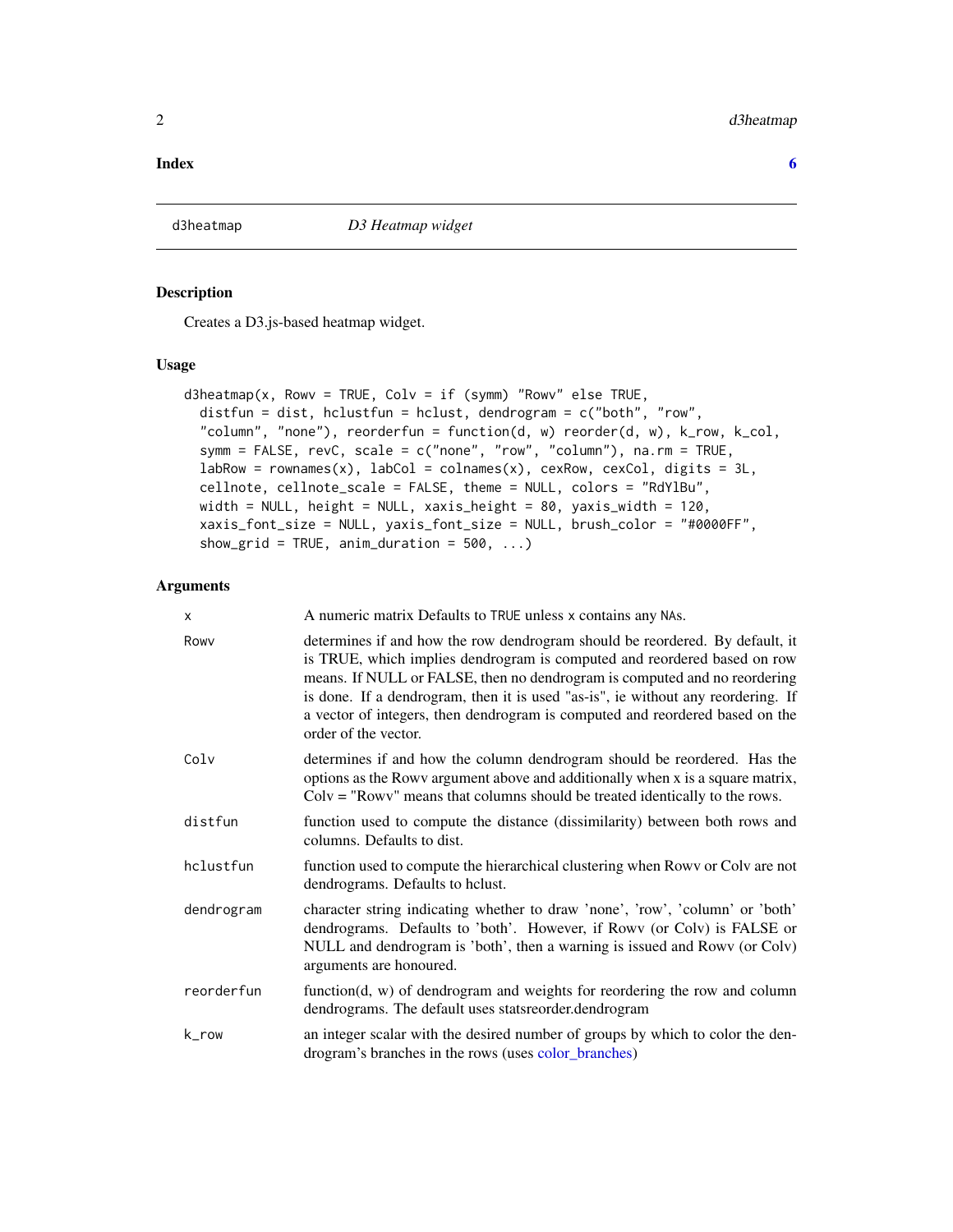<span id="page-2-0"></span>

| k_col           | an integer scalar with the desired number of groups by which to color the den-<br>drogram's branches in the columns (uses color_branches)                                                                                                                                        |
|-----------------|----------------------------------------------------------------------------------------------------------------------------------------------------------------------------------------------------------------------------------------------------------------------------------|
| symm            | logical indicating if x should be treated symmetrically; can only be true when x<br>is a square matrix.                                                                                                                                                                          |
| revC            | logical indicating if the column order should be reversed for plotting. Default<br>(when missing) - is FALSE, unless symm is TRUE. This is useful for cor matrix.                                                                                                                |
| scale           | character indicating if the values should be centered and scaled in either the row<br>direction or the column direction, or none. The default is "none".                                                                                                                         |
| $na$ . $rm$     | logical indicating whether NA's should be removed.                                                                                                                                                                                                                               |
| labRow          | character vectors with row labels to use (from top to bottom); default to row-<br>$names(x)$ .                                                                                                                                                                                   |
| labCol          | character vectors with column labels to use (from left to right); default to col-<br>$names(x)$ .                                                                                                                                                                                |
| cexRow          | positive numbers. If not missing, it will override xaxis_font_size and will<br>give it a value cexRow*14                                                                                                                                                                         |
| cexCol          | positive numbers. If not missing, it will override yaxis_font_size and will<br>give it a value cexCol*14                                                                                                                                                                         |
| digits          | integer indicating the number of decimal places to be used by round for 'label'.                                                                                                                                                                                                 |
| cellnote        | (optional) matrix of the same dimensions as x that has the human-readable ver-<br>sion of each value, for displaying to the user on hover. If NULL, then x will be<br>coerced using as character. If missing, it will use x, after rounding it based<br>on the digits parameter. |
|                 | cellnote_scale logical (default is FALSE). IF cellnote is missing and x is used, should cellnote<br>be scaled if x is also scaled?                                                                                                                                               |
| theme           | A custom CSS theme to use. Currently the only valid values are "" and "dark".<br>"dark" is primarily intended for standalone visualizations, not R Markdown or<br>Shiny.                                                                                                         |
| colors          | Either a colorbrewer2.org palette name (e.g. "Y10rRd" or "Blues"), or a vector<br>of colors to interpolate in hexadecimal "#RRGGBB" format, or a color interpola-<br>tion function like colorRamp.                                                                               |
| width           | Width in pixels (optional, defaults to automatic sizing).                                                                                                                                                                                                                        |
| height          | Height in pixels (optional, defaults to automatic sizing).                                                                                                                                                                                                                       |
| xaxis_height    | Size of axes, in pixels.                                                                                                                                                                                                                                                         |
| yaxis_width     | Size of axes, in pixels.                                                                                                                                                                                                                                                         |
| xaxis_font_size |                                                                                                                                                                                                                                                                                  |
|                 | Font size of axis labels, as a CSS size (e.g. "14px" or "12pt").                                                                                                                                                                                                                 |
| yaxis_font_size |                                                                                                                                                                                                                                                                                  |
|                 | Font size of axis labels, as a CSS size (e.g. "14px" or "12pt").                                                                                                                                                                                                                 |
| brush_color     | The base color to be used for the brush. The brush will be filled with a low-<br>opacity version of this color. "#RRGGBB" format expected.                                                                                                                                       |
| show_grid       | TRUE to show gridlines, FALSE to hide them, or a numeric value to specify the<br>gridline thickness in pixels (can be a non-integer).                                                                                                                                            |
| anim_duration   | Number of milliseconds to animate zooming in and out. For large x it may help<br>performance to set this value to 0.                                                                                                                                                             |
| $\cdots$        | currently ignored                                                                                                                                                                                                                                                                |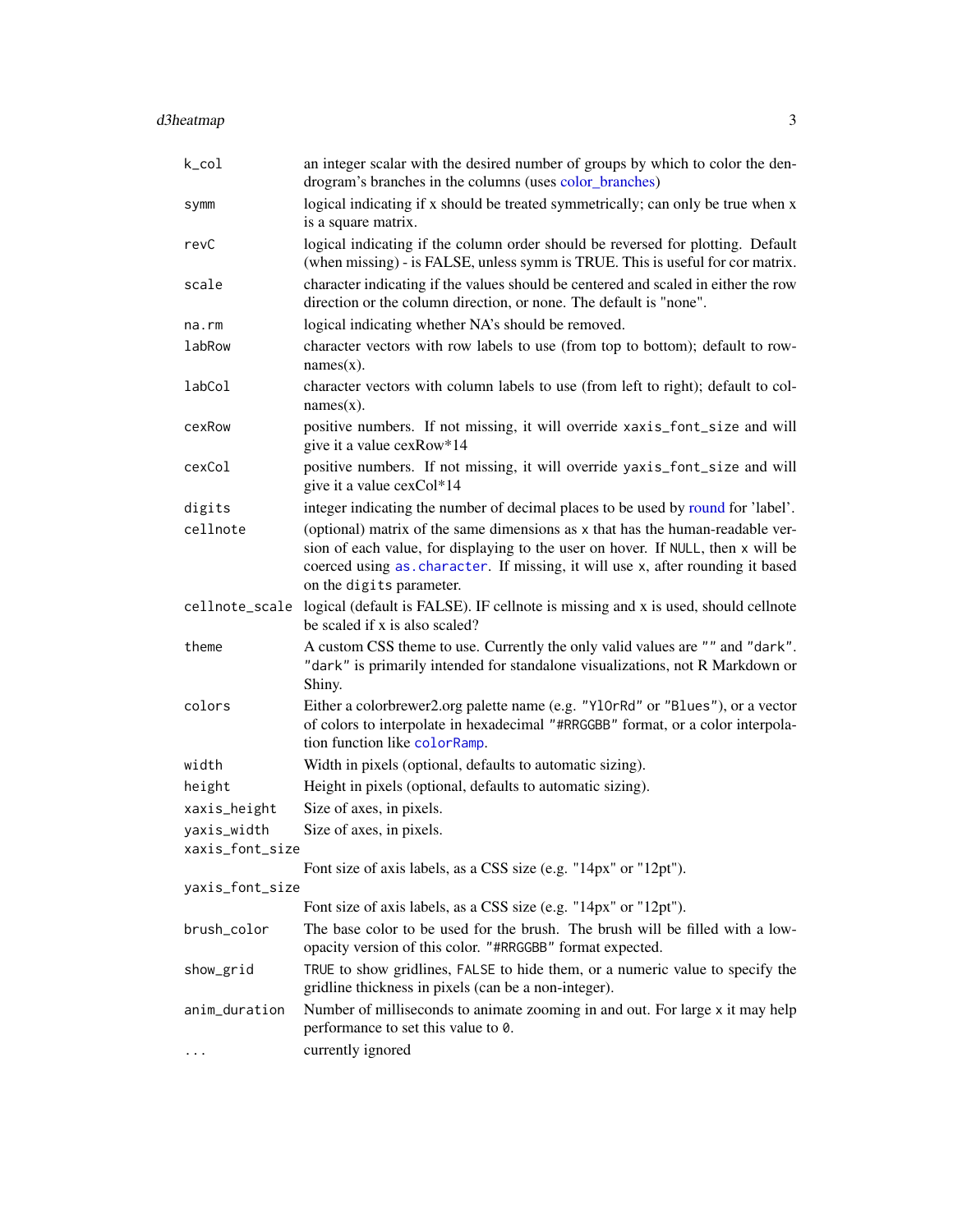#### <span id="page-3-0"></span>Source

The interface was designed based on [heatmap](#page-0-0) and [heatmap.2](#page-0-0)

#### See Also

[heatmap,](#page-0-0) [heatmap.2](#page-0-0)

#### Examples

```
library(d3heatmap)
d3heatmap(mtcars, scale = "column", colors = "Blues")
```
d3heatmapOutput *Wrapper functions for using d3heatmap in shiny*

#### Description

Use d3heatmapOutput to create a UI element, and renderD3heatmap to render the heatmap.

#### Usage

```
d3heatmapOutput(outputId, width = "100\%", height = "400px")
```
renderD3heatmap(expr, env = parent.frame(), quoted = FALSE)

#### Arguments

| outputId      | Output variable to read from                                                                                             |
|---------------|--------------------------------------------------------------------------------------------------------------------------|
| width, height | The width and height of the map (see shiny Widget Output)                                                                |
| expr          | An expression that generates a d3heatmap object                                                                          |
| env           | The environment in which to evaluate expr                                                                                |
| quoted        | Is expr a quoted expression (with $\text{quote}()$ )? This is useful if you want to save<br>an expression in a variable. |

#### Examples

```
library(d3heatmap)
library(shiny)
ui <- fluidPage(
  h1("A heatmap demo"),
  selectInput("palette", "Palette", c("YlOrRd", "RdYlBu", "Greens", "Blues")),
  checkboxInput("cluster", "Apply clustering"),
  d3heatmapOutput("heatmap")
```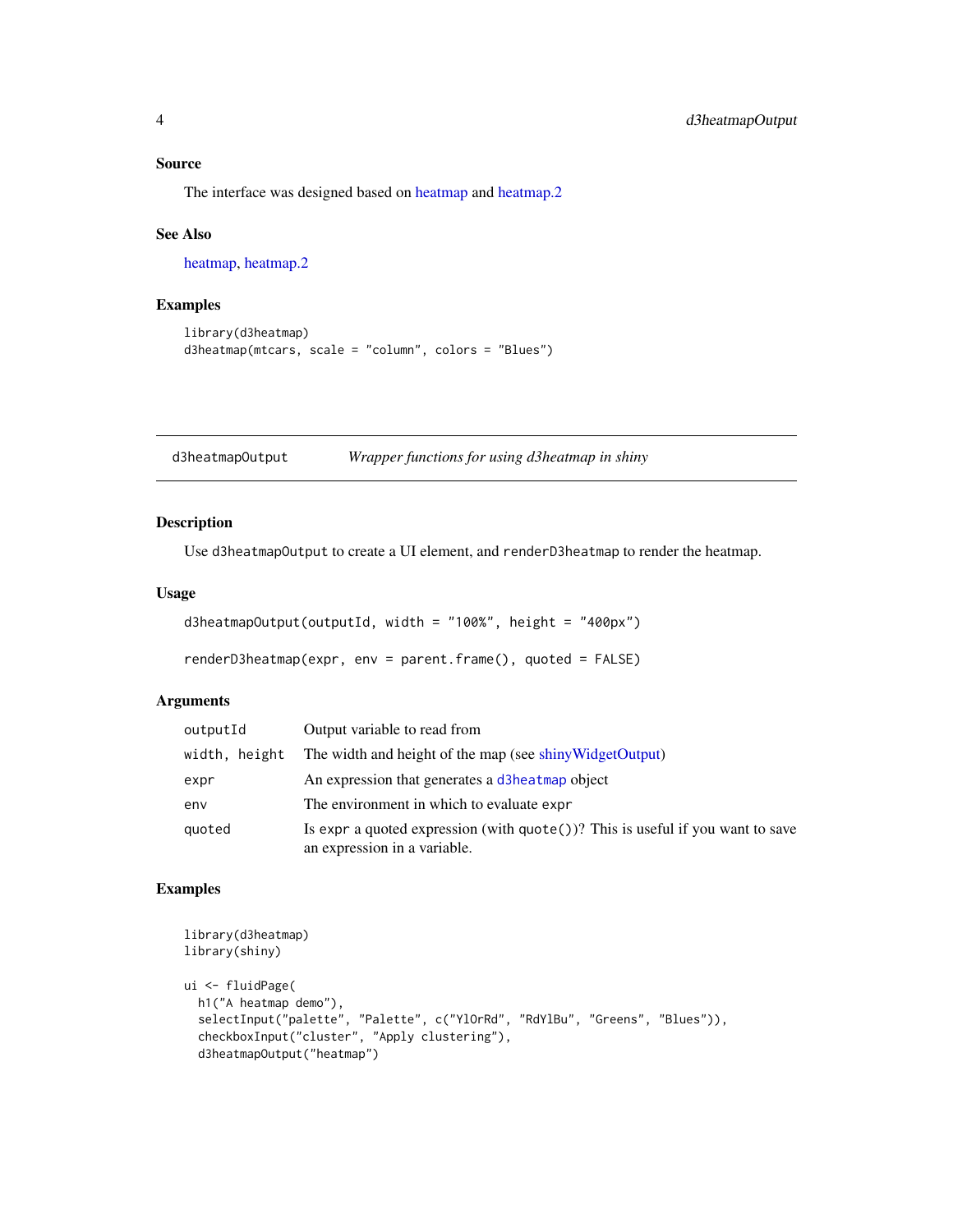```
\overline{)}server <- function(input, output, session) {
 output$heatmap <- renderD3heatmap({
   d3heatmap(
     scale(mtcars),
      colors = input$palette,
      dendrogram = if (input$cluster) "both" else "none"
    \lambda})
}
shinyApp(ui, server)
```